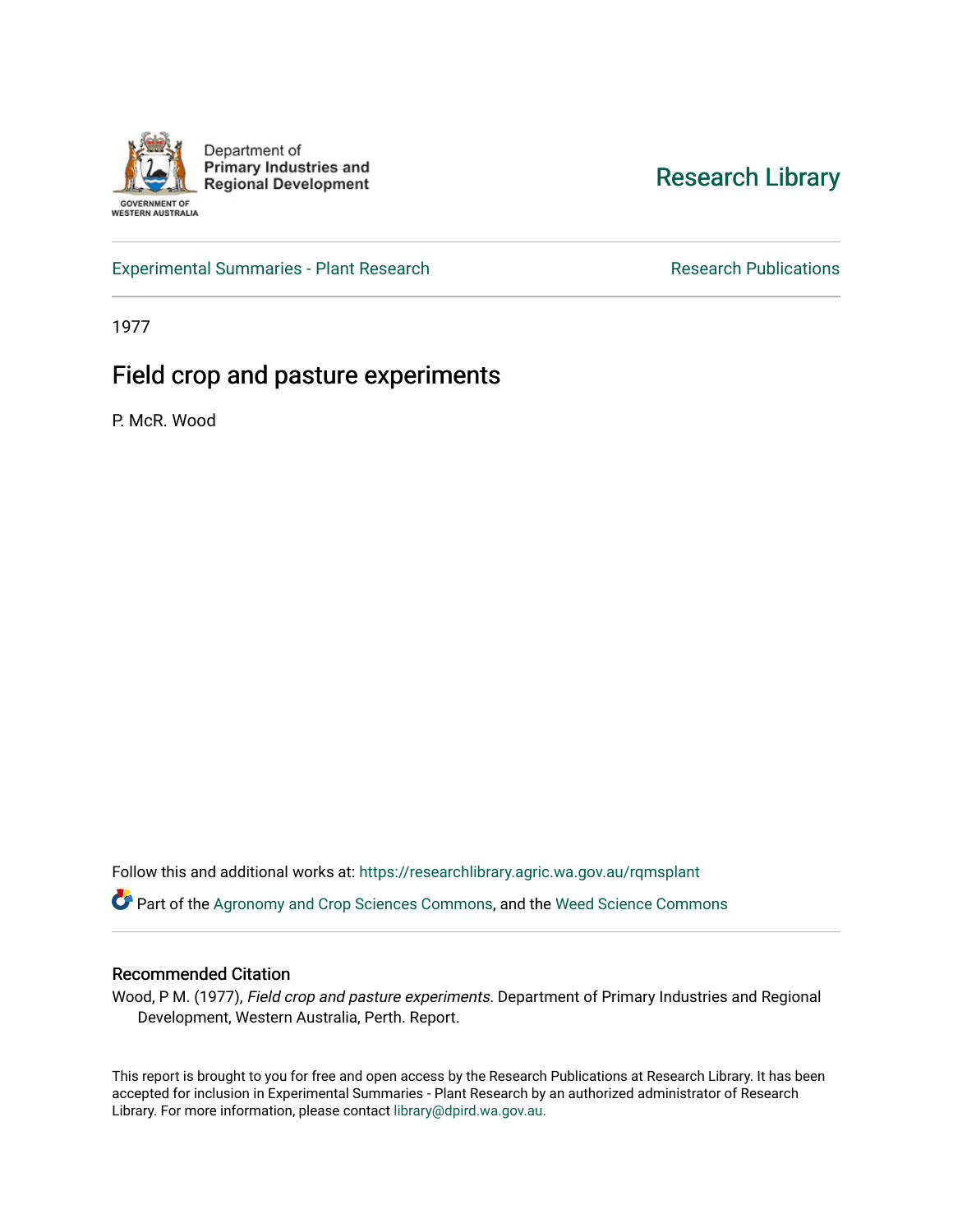## DEPARTMENT OF AGRICULTURE Western Australia

EXPERIMENTAL SUMMARY 1977

### FIELD CROP AND PASTURE EXPERIMENTS

'\ *1* 



P. McR. Wood Plant Pathologist Plant Research Division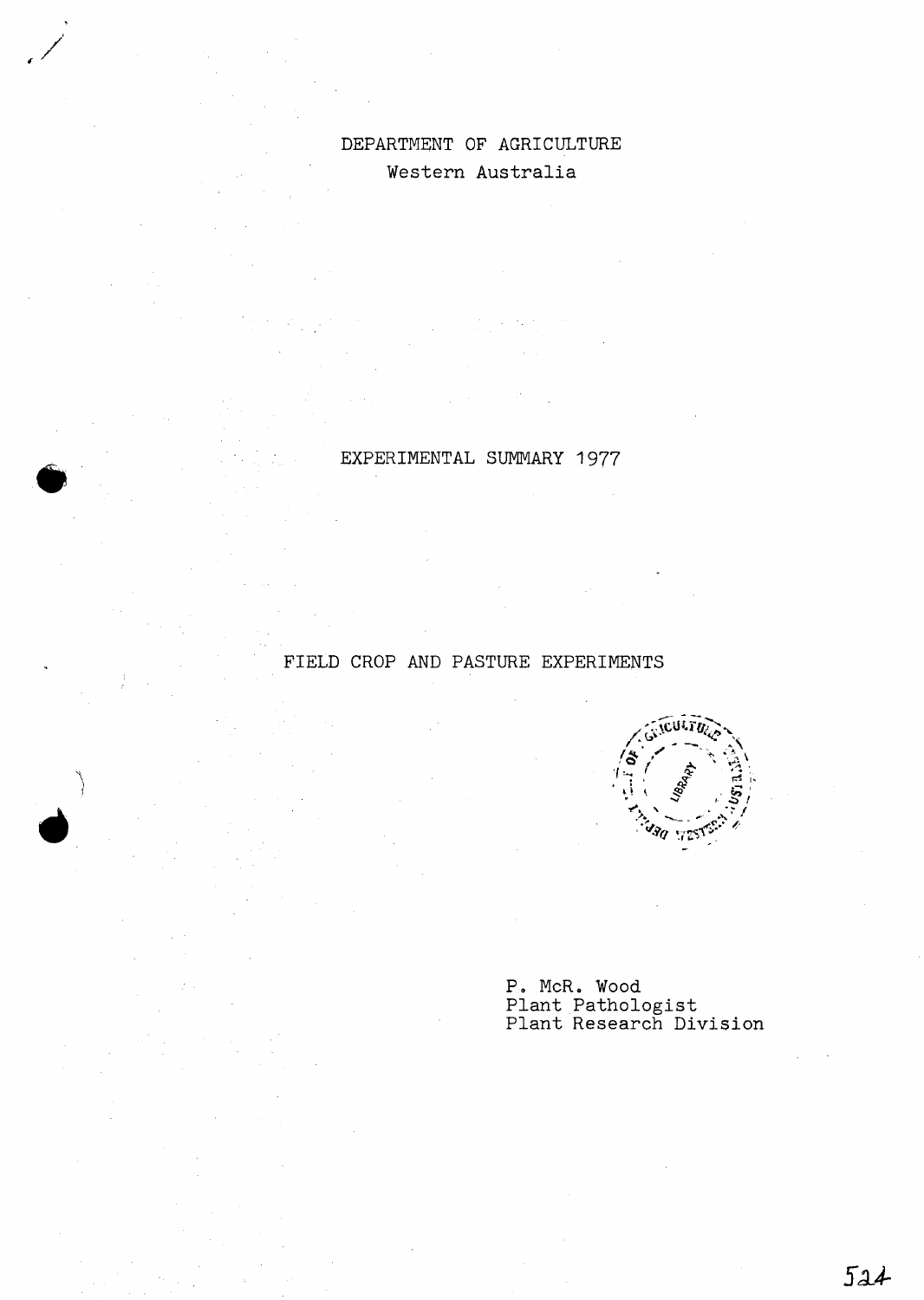#### BLACK SPOT OF PEAS

#### (Ascochyta/Mycosphaerella complex)

Aim

 $\bullet$ 

To evaluate seven different seed treatments in small plots at South Perth for control of Ascochyta seed-borne infection. Two sources of Ajax seed were used - one with a seed infection level of 3.5% and one "clean". Seedlings were examined for signs of infection.

#### Treatment

 $\ddot{\cdot}$ 

 $\ddot{\cdot}$ 

|                                | Yield (kg/plot, dry wt)<br>Mean of 3 reps. |
|--------------------------------|--------------------------------------------|
| 1. Untreated, infected seed    | 0.92                                       |
| 2. Infected seed, 0.1% captan  | 1.09                                       |
| 3. As 2 plus 0.2% Benlate      | 1.15                                       |
| 4. As 2 plus 0.4% Benlate      | 0.91                                       |
| 5. Infected seed, 0.2% Benlate | 0.84                                       |
| 6. Infected seed, 0.4% Benlate | 0.91                                       |
| 7. Clean untreated seed        | 0.81                                       |

Results

The disease did not appear, even on untreated (infected seed) plots probably due to the dry season.

#### COMMENTS

There was no treatment effect on yield at the 5% level of significance indicating that in the absence of disease, Benlate did not have any deleterious effects.

525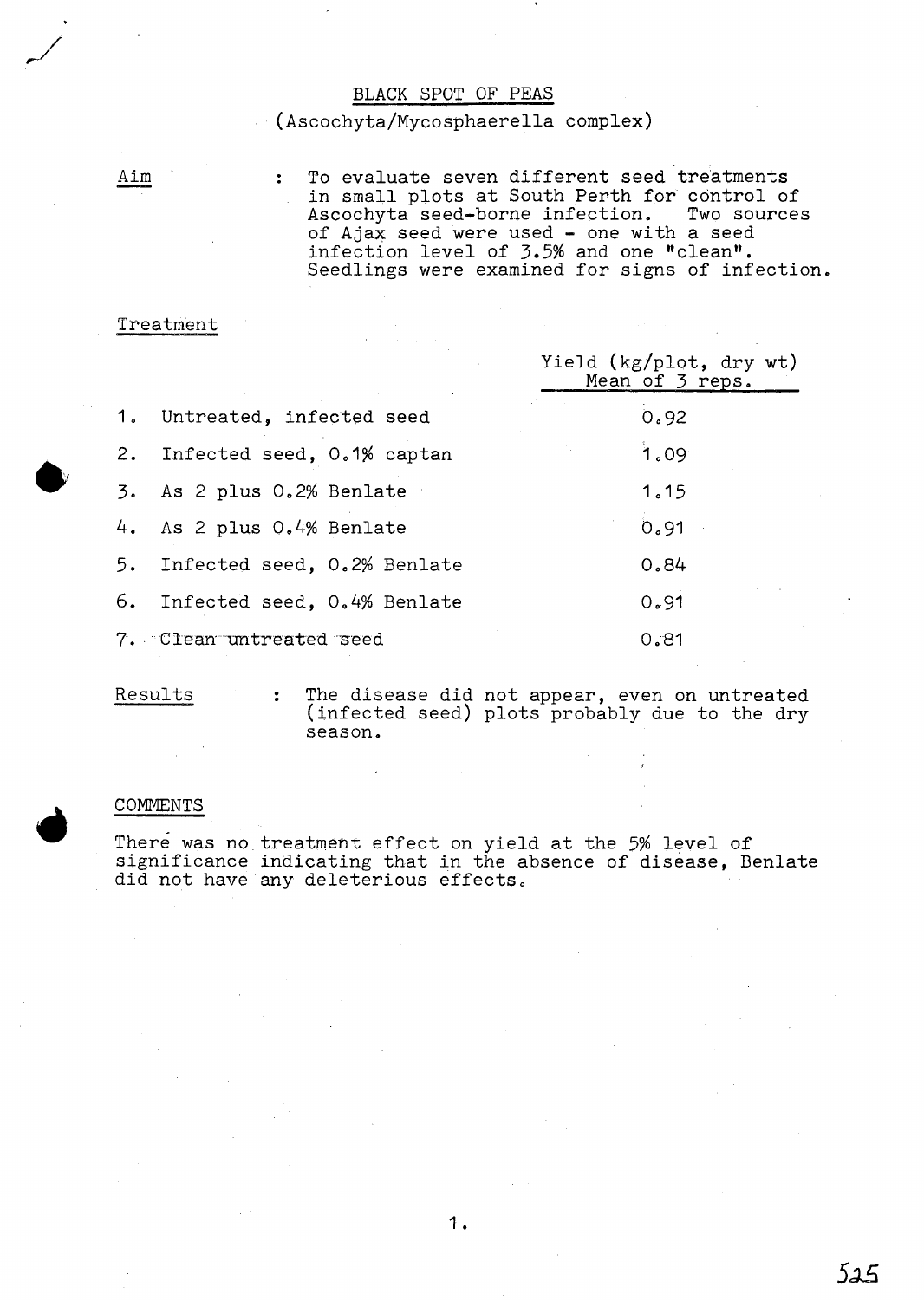SCLEROTINIA AND PHOMOPSIS INFECTION

OF LUPINS

| Experiment |  | 77MT41                                                                                                                                 |
|------------|--|----------------------------------------------------------------------------------------------------------------------------------------|
| Location   |  | : Mt Barker Research Station, near old<br>infected site.                                                                               |
| Aim        |  | To assess lupin cultivars for suscep-<br>tibility to Sclerotinia and Phomopsis<br>infection.                                           |
| Results    |  | Levels of Sclerotinia infection assessed<br>three weeks before harvest are shown<br>below. Phomopsis results are not yet<br>available. |

| Cultivar   | Sclerotinia infection<br>(% of plants,<br>means of $6$ reps.) | Yield<br>(kg/plot,<br>means of 6 reps.) |
|------------|---------------------------------------------------------------|-----------------------------------------|
| Marri      | 1.43                                                          | 20.0                                    |
| Uniharvest | 0.30                                                          | 14.5                                    |
| Unicrop    | 0.29                                                          | 14.9                                    |
| Ultra      | 9.91                                                          | 7.9                                     |

COMMENTS

These results confirm last year's findings, i.e. Ultra is highly susceptible to infection, mainly of the pod. The poor highly susceptible to infection, mainly of the pod. The poor yield of Ultra compared with L. angustifolius is attributed to a combination 6f factors, including disease, and poor germination, with subsequent weed invasion.

Also, as with last year's trial, Marri was the more suscep-<br>tible of the three L. angustifolius cultivars. Infection on these was mainly confined to the stem, although some pod infection was noted.

 $2.$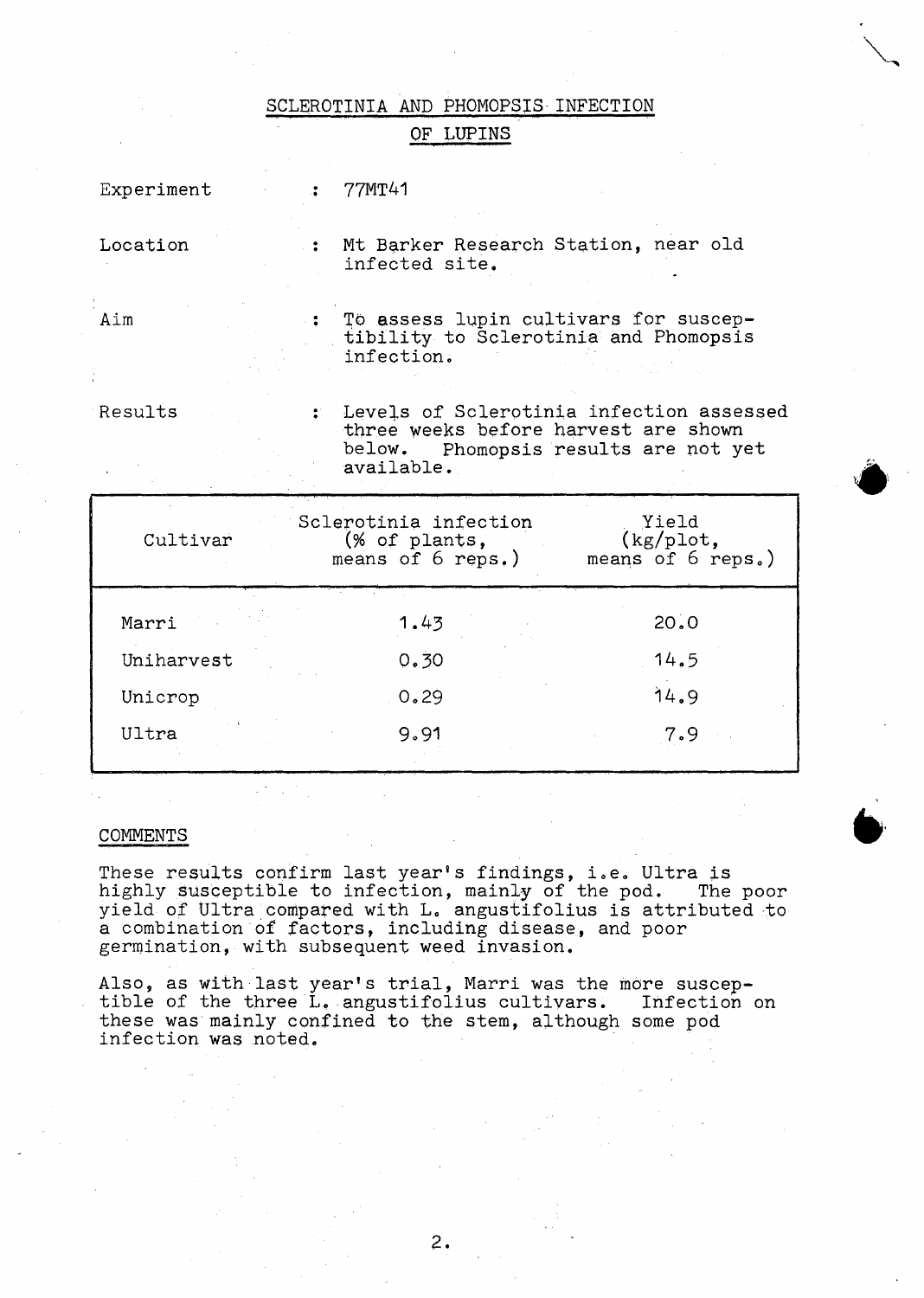#### RESISTANCE OF LUPINS TO PHOMOPSIS

In association with Dr J. Hamblin, Plant Breeder, L. angustifolius breeding lines were assessed for Phomopsis infection in November and December at three sites. Replicated plots were rated visually for infection on a  $0-5$  scale. Three different rated visually for infection on a 0-5 scale. maturity groups were used. There seemed to be little effect on levels of infection, so results have been pooled. Taking<br>the lupinosis danger level as 1.70 or higher, encouraging levels of resistance were found, although there was some site variation. Results are shown in the table below.

| Breeding<br>line | Avondale          | Mt Barker        | Wongan<br>Hills   |
|------------------|-------------------|------------------|-------------------|
| 70A48            | $1.00 - 2.00$     | $0.50 - 1.00$    | 1,25              |
| 70A59A           | 2,50(1)           |                  | 1,00(1)           |
| 70A61            | $1.25 - 1.75$     |                  | $0.75 - 1.25$     |
| 70A62            | $0.50 - 1.75$     |                  | $0.50 - 1.50$     |
| P22612           | 2.25(1)           |                  | 1.00(1)           |
| 21255            | 1.25(1)           |                  |                   |
| 71A19            | 1,75(2)           | 1,75(2)          | 1,00(2)           |
| 71A20            | $1.20 - 1.50$ (2) |                  |                   |
| 71A29            | 1.75(3)           |                  |                   |
| 71A31            | $1,00 - 2,00$     |                  | $0.75 - 1.75$     |
| 71A33            | $1.50 - 2.50$     |                  | $0.25 - 1.25$     |
| 71A35            | $1.50 - 2.50$     |                  | $0.75 - 2.00$     |
| 71A42            | 1.25              |                  | $0.50 - 1.25$     |
| 71A47            | $1.25 - 2.25$     | $1,00 - 1,50$    | $1.25 - 1.75$     |
| 72A02            | 1.75(2)           | 1,50(1)          | 1,50(1)           |
| 72A03            | $1.25 - 2.50(2)$  | $2.50 - 3.00(3)$ | $1.75 - 2.00$ (2) |
| 72A04            | $1.00 - 2.25$     | $0.75 - 2.50$    | $1.00 - 1.75$     |
| 72A07            | $0.50 - 2.75$     | $0.50 - 2.50$    | $1.00 - 2.00$     |
| 72A08            | $0.75 - 2.75$     | $0.50 - 2.50$    | $0.87 - 2.00$     |

### Range of Phomopsis infection means for single plant selections

•

 $\bullet$ 

3.